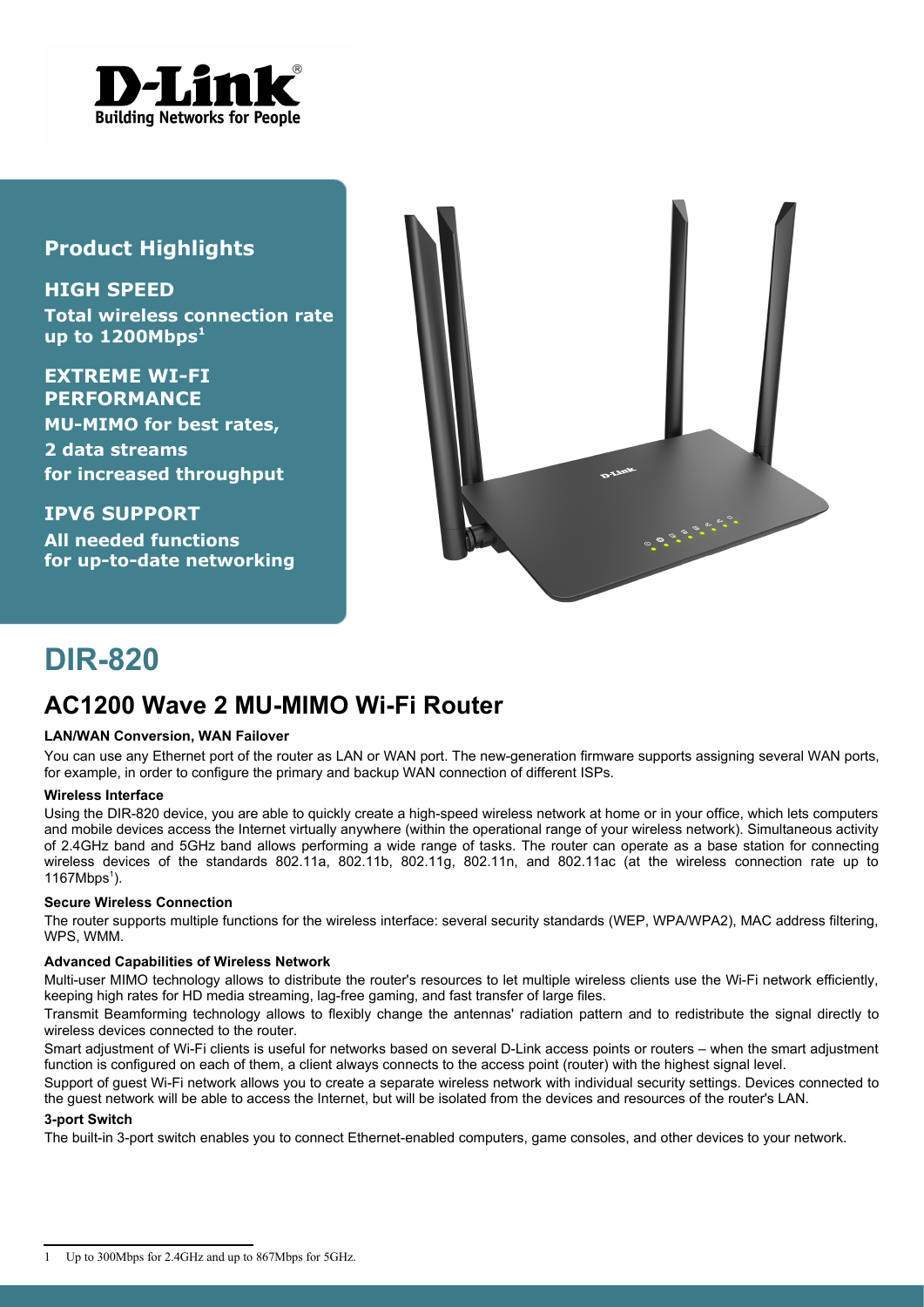

#### **Security**

The wireless router DIR-820 includes a built-in firewall. The advanced security functions minimize threats of hacker attacks, prevent unwanted intrusions to your network, and block access to unwanted websites for users of your LAN.

The SSH protocol support provides more secure remote configuration and management of the router due to encryption of all transmitted traffic, including passwords.

Now the schedules are also implemented; they can be applied to the rules and settings of the firewall and used to reboot the router at the specified time or every specified time period and to enable/disable the wireless network and the Wi-Fi filter.

#### **Easy configuration and update**

You can configure the settings of the wireless router DIR-820 via the user-friendly web-based interface (the interface is available in several languages).

The configuration wizard allows you to quickly switch DIR-820 to one of the following modes: router (for connection to a wired or wireless ISP), access point, repeater, or client, and then configure all needed setting for operation in the selected mode in several simple steps.

Also DIR-820 supports configuration and management via mobile application for Android and iPhone smartphones.

You can simply update the firmware: the router itself finds approved firmware on D-Link update server and notifies when ready to install it.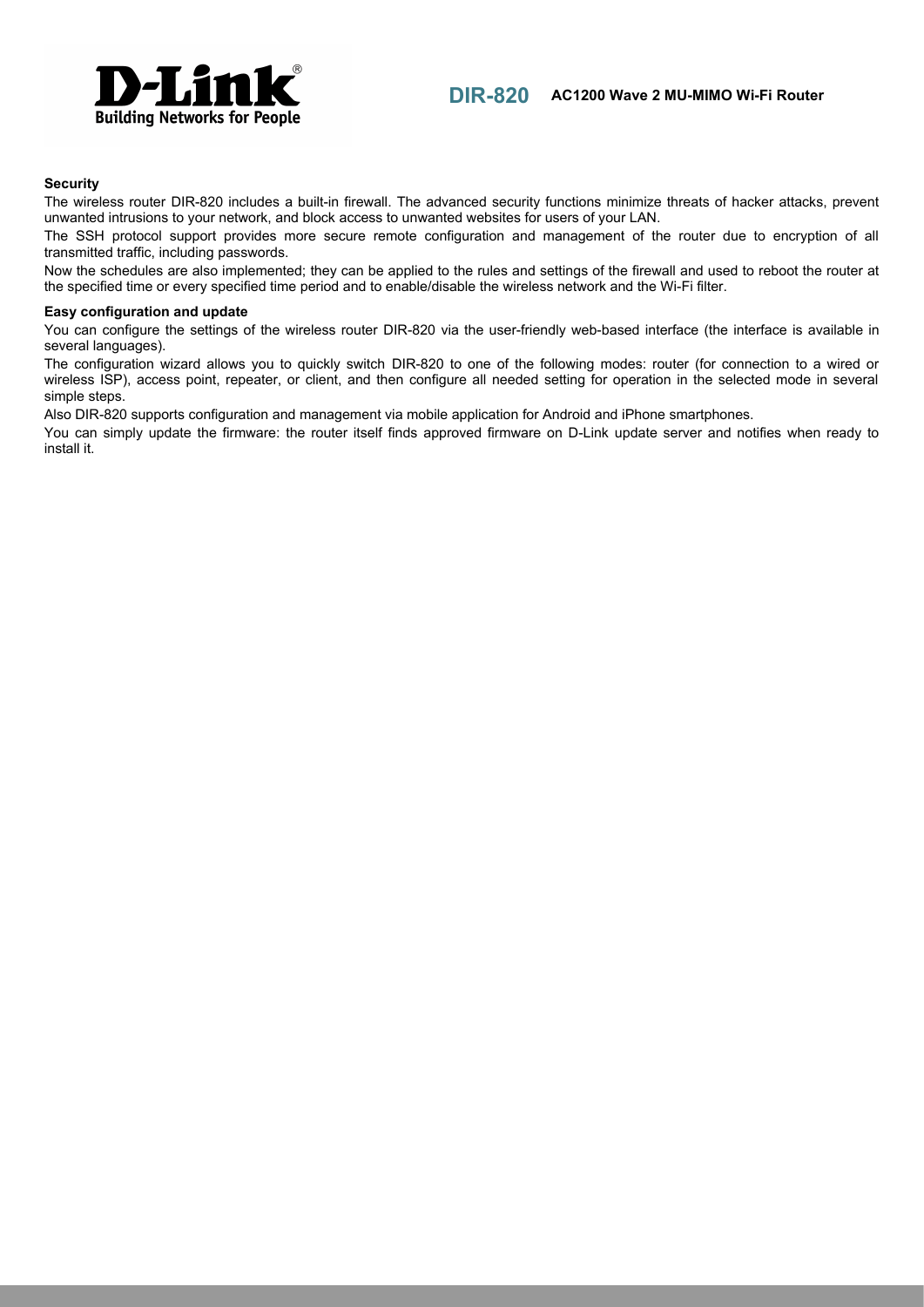

| <b>Hardware</b>        |                                                                                                  |
|------------------------|--------------------------------------------------------------------------------------------------|
| <b>Processor</b>       | MT7628DAN (575MHz)<br>$\bullet$                                                                  |
| <b>RAM</b>             | 64MB, built in processor<br>٠                                                                    |
| Flash                  | 16MB, SPI<br>$\bullet$                                                                           |
| <b>Interfaces</b>      | 10/100BASE-TX WAN port<br>$\bullet$<br>3 10/100BASE-TX LAN ports<br>٠                            |
| <b>LEDs</b>            | Power<br>$\blacksquare$<br><b>WAN</b><br>3 LAN LEDS<br>WLAN 2.4G<br><b>WLAN 5G</b><br><b>WPS</b> |
| <b>Buttons</b>         | WPS/RST button to restore factory default settings and set up wireless connection<br>$\bullet$   |
| Antenna                | Four external non-detachable antennas (5dBi gain)<br>$\bullet$                                   |
| <b>MIMO</b>            | $2 \times 2$ , MU-MIMO<br>$\bullet$                                                              |
| <b>Power connector</b> | Power input connector (DC)<br>٠                                                                  |

| <b>Software</b>             |                                                                                                                                                                                                                                                                                                                                                                                                                                                                                                                                                                                                                                                                 |
|-----------------------------|-----------------------------------------------------------------------------------------------------------------------------------------------------------------------------------------------------------------------------------------------------------------------------------------------------------------------------------------------------------------------------------------------------------------------------------------------------------------------------------------------------------------------------------------------------------------------------------------------------------------------------------------------------------------|
| <b>WAN</b> connection types | PPPoE<br>IPv6 PPPoE<br><b>PPPoE Dual Stack</b><br>Static IPv4 / Dynamic IPv4<br>Static IPv6 / Dynamic IPv6<br>PPPoE + Static IP (PPPoE Dual Access)<br>PPPoE + Dynamic IP (PPPoE Dual Access)<br>PPTP/L2TP + Static IP<br>PPTP/L2TP + Dynamic IP                                                                                                                                                                                                                                                                                                                                                                                                                |
| <b>Network functions</b>    | DHCP server/relay<br>٠<br>Advanced configuration of built-in DHCP server<br>Stateful/Stateless mode for IPv6 address assignment, IPv6 prefix delegation<br>Automatic obtainment of LAN IP address (for access point/repeater/client modes)<br>DNS relay<br>Dynamic DNS<br>Static IPv4/IPv6 routing<br><b>IGMP Proxy</b><br>Support of UPnP IGD<br>Support of VLAN<br>WAN ping respond<br>Support of SIP ALG<br>Support of RTSP<br><b>WAN</b> failover<br><b>LAN/WAN</b> conversion<br>Multi-WAN support<br>Autonegotiation of speed, duplex mode, and flow control / Manual speed and duplex<br>mode setup for each Ethernet port<br>Built-in UDPXY application |
| <b>Firewall functions</b>   | Network Address Translation (NAT)<br>Stateful Packet Inspection (SPI)<br>IPv4/IPv6 filter<br><b>MAC</b> filter<br><b>URL</b> filter<br><b>DMZ</b><br>Virtual servers                                                                                                                                                                                                                                                                                                                                                                                                                                                                                            |
| <b>VPN</b>                  | IPsec/PPTP/L2TP/PPPoE pass-through<br>$\cdot$                                                                                                                                                                                                                                                                                                                                                                                                                                                                                                                                                                                                                   |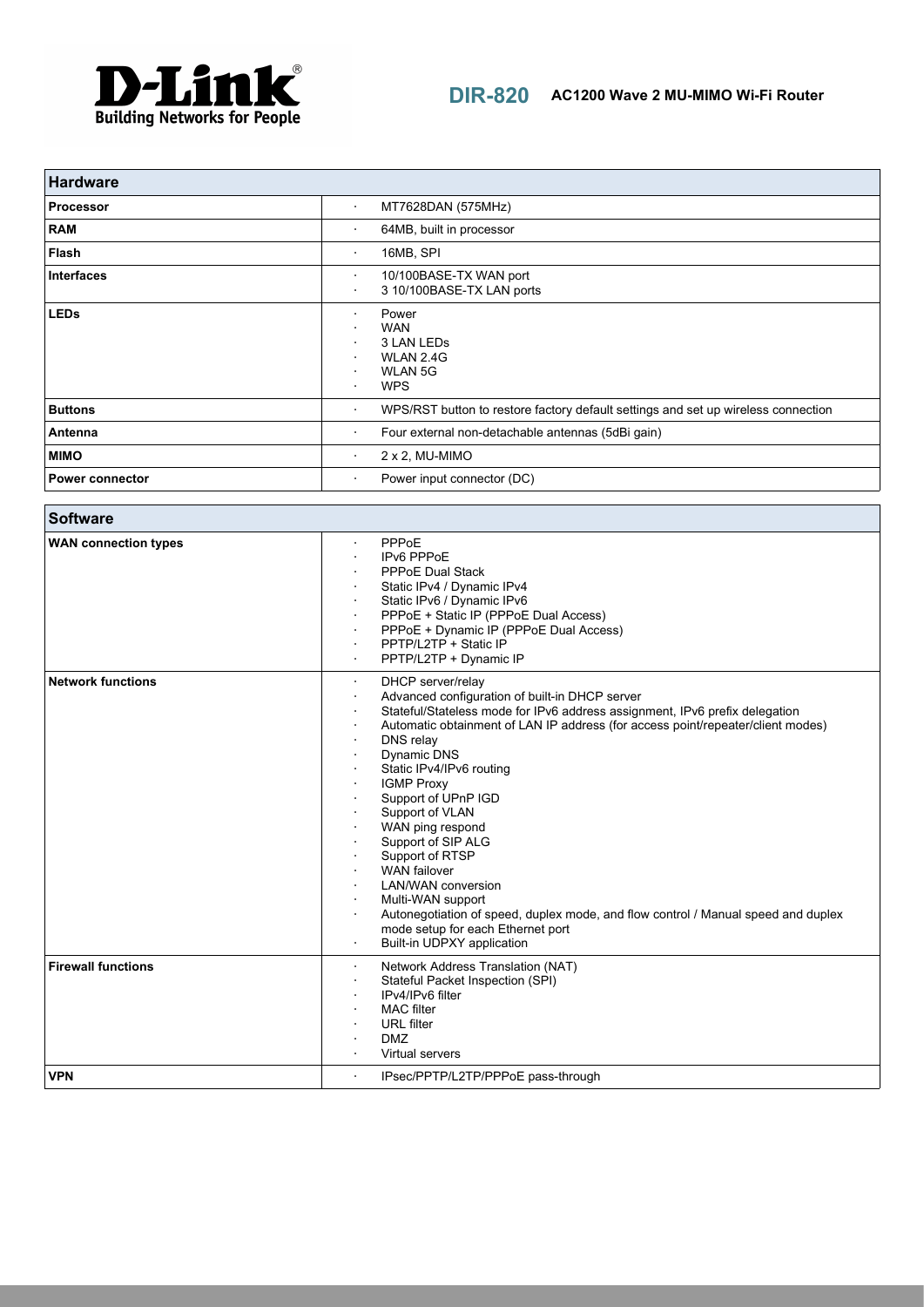

| ∣ Software                       |                                                                                                                                                                                                                                                                                                                                                                                                                                                                                                                                                                                                                                                                                                                                                                             |
|----------------------------------|-----------------------------------------------------------------------------------------------------------------------------------------------------------------------------------------------------------------------------------------------------------------------------------------------------------------------------------------------------------------------------------------------------------------------------------------------------------------------------------------------------------------------------------------------------------------------------------------------------------------------------------------------------------------------------------------------------------------------------------------------------------------------------|
| <b>Management and monitoring</b> | Local and remote access to settings through SSH/TELNET/WEB (HTTP/HTTPS)<br>Multilingual web-based interface for configuration and management<br>Support of D-Link Assistant application for Android and iPhone smartphones<br>Notification on connection problems and auto redirect to settings<br>Firmware update via web-based interface<br>Automatic notification on new firmware version<br>Saving/restoring configuration to/from file<br>Support of logging to remote host<br>Automatic synchronization of system time with NTP server and manual time/date setup<br>Ping utility<br>Traceroute utility<br>TR-069 client<br>SNMP agent<br>Schedules for rules and settings of firewall, automatic reboot, and enabling/disabling<br>wireless network and Wi-Fi filter |
|                                  | Automatic upload of configuration file from ISP's server (Auto Provision)                                                                                                                                                                                                                                                                                                                                                                                                                                                                                                                                                                                                                                                                                                   |

| <b>Wireless Module Parameters</b>                                                                                     |                                                                                                                                                                                                                                                                                                                                                                                                                               |
|-----------------------------------------------------------------------------------------------------------------------|-------------------------------------------------------------------------------------------------------------------------------------------------------------------------------------------------------------------------------------------------------------------------------------------------------------------------------------------------------------------------------------------------------------------------------|
| <b>Standards</b>                                                                                                      | IEEE 802.11ac Wave 2<br>$\sim$<br>IEEE 802.11a/b/g/n<br>٠<br>IEEE 802.11k/v                                                                                                                                                                                                                                                                                                                                                   |
| <b>Frequency range</b><br>The frequency range depends upon the radio<br>frequency requlations applied in your country | $2400 \sim 2483.5$ MHz<br>$5150 \sim 5350$ MHz<br>$5650 \sim 5850$ MHz                                                                                                                                                                                                                                                                                                                                                        |
| <b>Wireless connection security</b>                                                                                   | <b>WEP</b><br>WPA/WPA2 (Personal/Enterprise)<br><b>MAC</b> filter<br>WPS (PBC/PIN)                                                                                                                                                                                                                                                                                                                                            |
| <b>Advanced functions</b>                                                                                             | Support of client mode<br>WMM (Wi-Fi QoS)<br>Information on connected Wi-Fi clients<br>Advanced settings<br>Smart adjustment of Wi-Fi clients<br>Guest Wi-Fi / support of MBSSID<br>٠<br>Periodic scan of channels, automatic switch to least loaded channel<br>Support of 2.4GHz TX Beamforming<br>Autonegotiation of channel bandwidth in accordance with environment conditions (20/40)<br>Coexistence)<br>Support of STBC |
| Wireless connection rate                                                                                              | IEEE 802.11a: 6, 9, 12, 18, 24, 36, 48, and 54Mbps<br>$\bullet$<br>IEEE 802.11b: 1, 2, 5.5, and 11Mbps<br>$\bullet$<br>IEEE 802.11g: 6, 9, 12, 18, 24, 36, 48, and 54Mbps<br>IEEE 802.11n (2.4GHz/5GHz): from 6.5 to 300Mbps (from MCS0 to MCS15)<br>٠<br>IEEE 802.11ac (5GHz): from 6.5 to 867Mbps (from MCS0 to MCS9)                                                                                                       |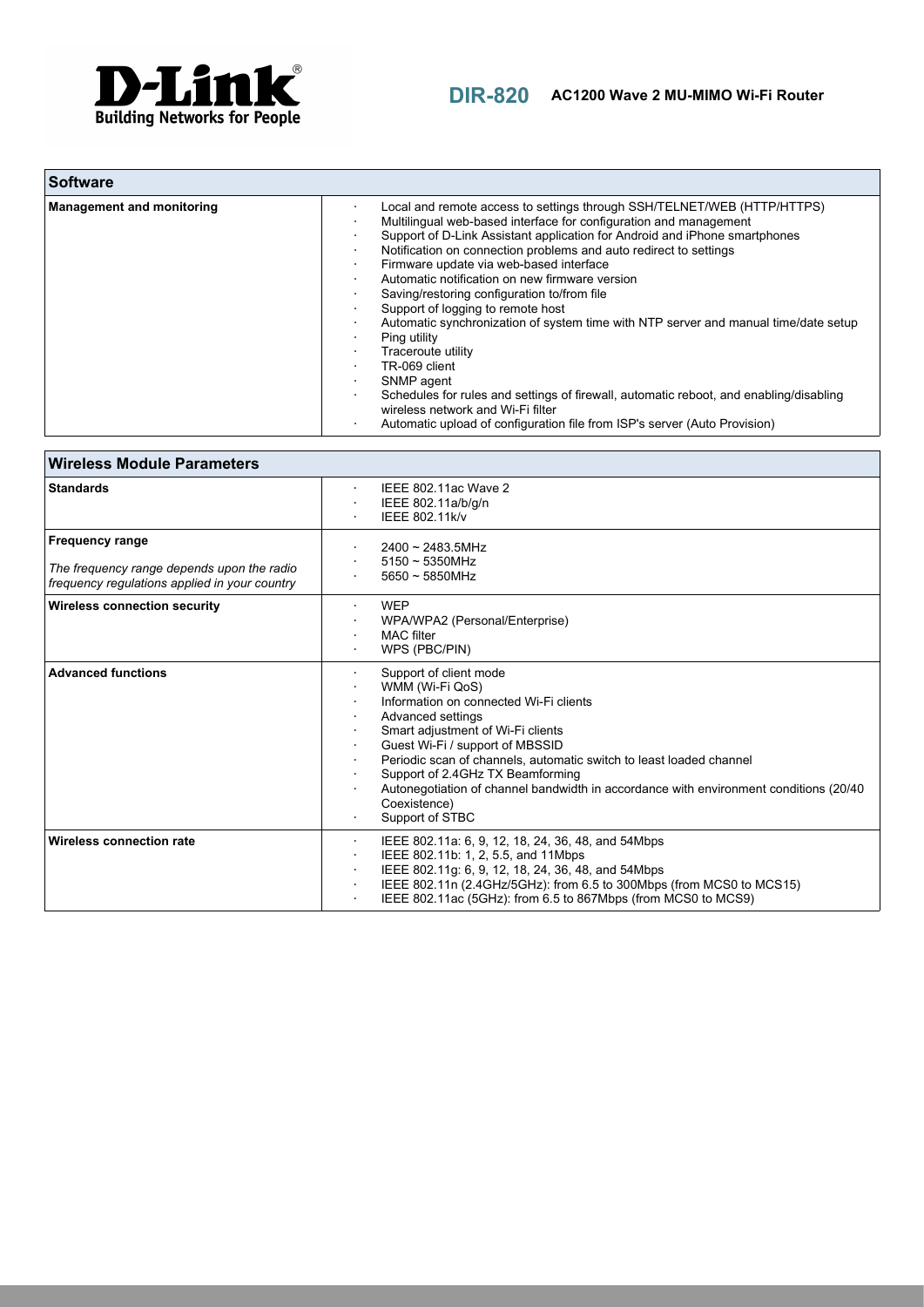

| <b>Wireless Module Parameters</b>                                                                                                                               |                                                                                                                                                                                                                                                                                                                                                                                                                                                                                                                                                                                                                                                                                                                                                                                                                                                                                                 |
|-----------------------------------------------------------------------------------------------------------------------------------------------------------------|-------------------------------------------------------------------------------------------------------------------------------------------------------------------------------------------------------------------------------------------------------------------------------------------------------------------------------------------------------------------------------------------------------------------------------------------------------------------------------------------------------------------------------------------------------------------------------------------------------------------------------------------------------------------------------------------------------------------------------------------------------------------------------------------------------------------------------------------------------------------------------------------------|
| <b>Transmitter output power</b><br>The maximum value of the transmitter output<br>power depends upon the radio frequency<br>regulations applied in your country | 802.11a (typical at room temperature 25 °C)<br>15dBm at 6, 9, 12, 18, 24, 36, 48, 54Mbps<br>802.11b (typical at room temperature 25 °C)<br>15dBm at 1, 2, 5.5, 11Mbps<br>802.11g (typical at room temperature 25 °C)<br>15dBm at 6, 9, 12, 18, 24, 36, 48, 54Mbps<br>802.11n (typical at room temperature 25 °C)<br>2.4GHz, HT20<br>15dBm at MCS0~7<br>2.4 GHz, HT40<br>15dBm at MCS0~7<br>5GHz, HT20<br>15dBm at MCS0~7<br>5GHz, HT40<br>15dBm at MCS0~7<br>802.11ac (typical at room temperature 25 °C)<br><b>VHT20</b><br>15dBm at MCS0~8<br>VHT40<br>15dBm at MCS0~9<br>VHT80<br>15dBm at MCS0~9                                                                                                                                                                                                                                                                                            |
| <b>Receiver sensitivity</b>                                                                                                                                     | 802.11a (typical at PER < 10% (1000-byte PDUs) at room temperature 25 °C)<br>٠<br>-90dBm at 6Mbps<br>-88dBm at 9Mbps<br>-86dBm at 12Mbps<br>-85dBm at 18Mbps<br>-82dBm at 24Mbps<br>-78dBm at 36Mbps<br>-74dBm at 48Mbps<br>-73dBm at 54Mbps<br>802.11b (typical at PER = 8% (1000-byte PDUs) at room temperature 25 °C)<br>-93dBm at 1Mbps<br>-90dBm at 2Mbps<br>-88dBm at 5.5Mbps<br>-86dBm at 11Mbps<br>802.11g (typical at PER < 10% (1000-byte PDUs) at room temperature 25 °C)<br>-90dBm at 6Mbps<br>-84dBm at 9Mbps<br>-82dBm at 12Mbps<br>-80dBm at 18Mbps<br>-77dBm at 24Mbps<br>-75dBm at 36Mbps<br>-74dBm at 48Mbps<br>-73dBm at 54Mbps<br>802.11n (typical at PER = 10% (1000-byte PDUs) at room temperature 25 °C)<br>2.4GHz, HT20<br>-90dBm at MCS0<br>-82dBm at MCS1<br>-80dBm at MCS2<br>-77dBm at MCS3<br>-74dBm at MCS4<br>-73dBm at MCS5<br>-72dBm at MCS6<br>-71dBm at MCS7 |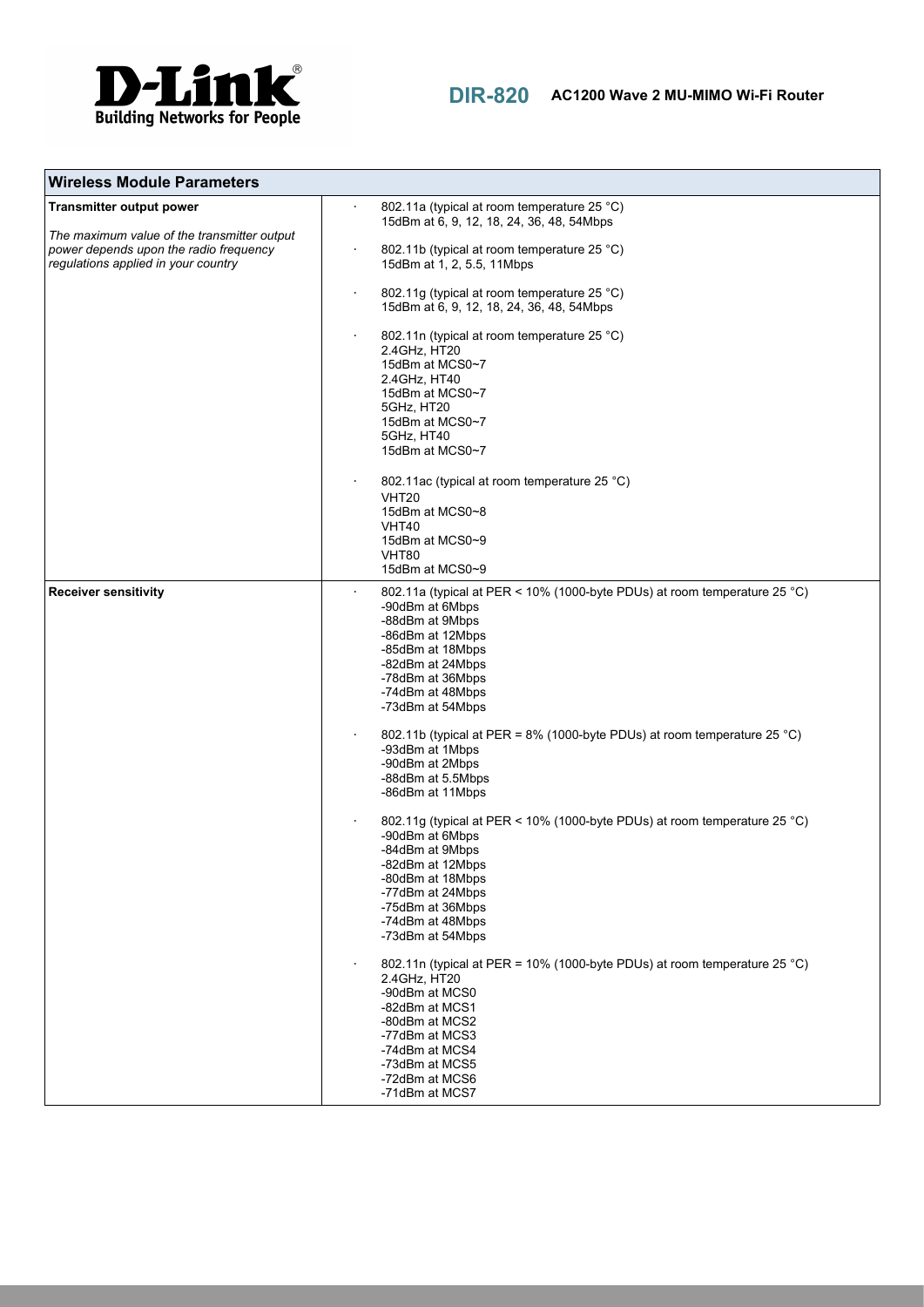

| <b>Wireless Module Parameters</b> |                                                                                                                                                                                                                                                                                                                                                                                                                                                                                                                                                                                                                                                                                                                                                                                                                                                                                                                                                                                                                                                                                                                                                           |
|-----------------------------------|-----------------------------------------------------------------------------------------------------------------------------------------------------------------------------------------------------------------------------------------------------------------------------------------------------------------------------------------------------------------------------------------------------------------------------------------------------------------------------------------------------------------------------------------------------------------------------------------------------------------------------------------------------------------------------------------------------------------------------------------------------------------------------------------------------------------------------------------------------------------------------------------------------------------------------------------------------------------------------------------------------------------------------------------------------------------------------------------------------------------------------------------------------------|
|                                   | 2.4GHz, HT40<br>-88dBm at MCS0<br>-79dBm at MCS1<br>-77dBm at MCS2<br>-74dBm at MCS3<br>-71dBm at MCS4<br>-70dBm at MCS5<br>-69dBm at MCS6<br>-68dBm at MCS7<br>5GHz, HT20<br>-90dBm at MCS0<br>-86dBm at MCS1<br>-84dBm at MCS2<br>-81dBm at MCS3<br>-77dBm at MCS4<br>-73dBm at MCS5<br>-72dBm at MCS6<br>-71dBm at MCS7<br>5GHz, HT40<br>-87dBm at MCS0<br>-84dBm at MCS1<br>-82dBm at MCS2<br>-79dBm at MCS3<br>-75dBm at MCS4<br>-71dBm at MCS5<br>-70dBm at MCS6<br>-69dBm at MCS7<br>802.11ac (typical at PER = 10% (1000-byte PDUs) at room temperature 25 °C)<br><b>VHT20</b><br>-90dBm at MCS0<br>-86dBm at MCS1<br>-84dBm at MCS2<br>-81dBm at MCS3<br>-77dBm at MCS4<br>-73dBm at MCS5<br>-72dBm at MCS6<br>-71dBm at MCS7<br>-66dBm at MCS8<br>VHT40<br>-87dBm at MCS0<br>-84dBm at MCS1<br>-82dBm at MCS2<br>-79dBm at MCS3<br>-75dBm at MCS4<br>-71dBm at MCS5<br>-70dBm at MCS6<br>-69dBm at MCS7<br>-64dBm at MCS8<br>-62dBm at MCS9<br><b>VHT80</b><br>-83dBm at MCS0<br>-81dBm at MCS1<br>-78dBm at MCS2<br>-75dBm at MCS3<br>-71dBm at MCS4<br>-67dBm at MCS5<br>-66dBm at MCS6<br>-65dBm at MCS7<br>-60dBm at MCS8<br>-58dBm at MCS9 |
| <b>Modulation schemes</b>         | 802.11a: BPSK, QPSK, 16QAM, 64QAM with OFDM<br>802.11b: DQPSK, DBPSK, DSSS, CCK<br>802.11g: BPSK, QPSK, 16QAM, 64QAM with OFDM<br>802.11n: BPSK, QPSK, 16QAM, 64QAM with OFDM<br>802.11ac: BPSK, QPSK, 16QAM, 64QAM, up to 256QAM with OFDM<br>$\blacksquare$                                                                                                                                                                                                                                                                                                                                                                                                                                                                                                                                                                                                                                                                                                                                                                                                                                                                                             |